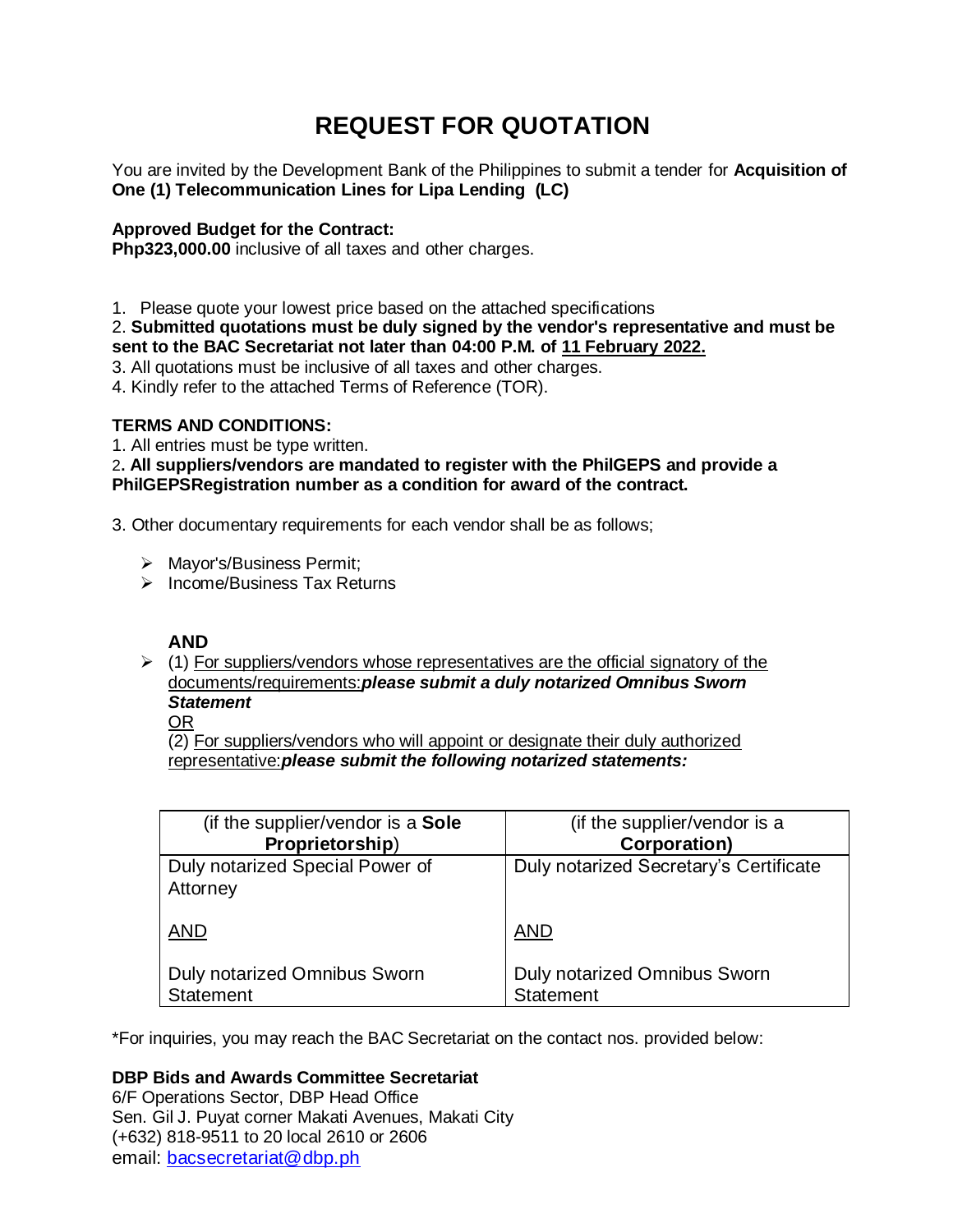#### Annex A

# ACQUISITION OF NEW, ADDITIONAL AND/OR REPLACEMENT TELECOMMUNICATION LINE/CONNECTIVITY SERVICE FOR THE DEVELOPMENT BANK OF THE PHILIPPINES (DBP)-**LIPA LENDING CENTER**

### APPROVED BUDGET FOR THE CONTRACT: Php 323,000

#### **TECHNICAL SPECIFICATIONS**

### A. BACKGROUND

Py f

The telecommunication connectivity service (line) is for the connection of DBP online systems, services and facilities in any of the following DBP remote sites:

A.1. Branch Office, including:

A.1.a. Lending Center

- A.1.b. Cash Center
- A.1.c. Branch-Lite Unit
- A.2. Automated Teller Machine (ATM)

### **B. OBJECTIVE**

To acquire stable, reliable and secure telecommunication connectivity/line service to link DBP remote sites to the Head Office from an authorized and qualified telecommunication service provider (Telco).

### C. COVERAGE OF THE CONTRACT

The contract will be for a one (1) year period starting from date of acceptance of service with the option for automatic renewal.

#### D. MINIMUM SPECIFICATIONS

- D.1. Connectivity/Line Service Availability
	- > The minimum availability of service is 99.6%.
- D.2. Connectivity/Line Specifications
- D.2.a. Branch Office ☑
	- D.2.a.i. Wired MPLS/VPN, Radio Last Mile or VSAT connection with minimum of 2 Mbps bandwidth
	- D.2.a.ii. Must be Ku Band or C Band for the VSAT
	- D.2.a.iii. Inclusive network equipment, such as router and or router/modem, must not be on End-of-Life/End-of-Support status within the contract period
	- D.2.a.iv. Router must support GRE/mGRE tunneling and IP Security (ex. dynamic VPN) and SNMP
	- D.2.a.v. DBP shall have the full access of the router
	- D.2.a.vi. Provide near real time and historical link monitoring

#### D.2.b. ATM - Wired

- D.2.b.i. VPN connection at least 128 Kbps via MPLS
- D.2.b.ii. Inclusive network equipment, such as router and or router/modem, must not be on End-of-Life/End-of-Support status within the contract period
- D.2.b.iii. Support GRE tunneling and SNMP
- D.2.b.iv. Provide near real time and historical link monitoring

Page 1 of 4

 $M$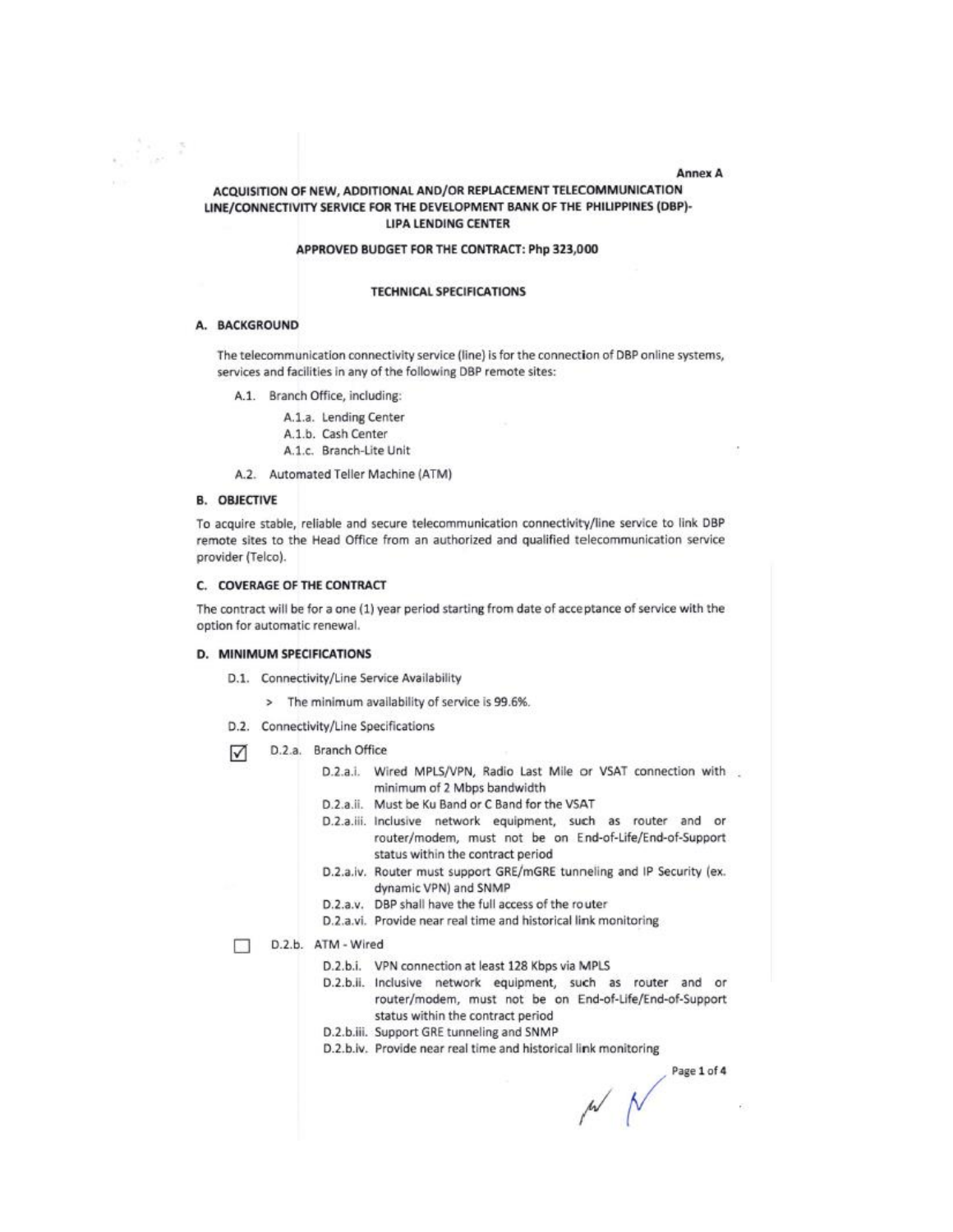$\sim$ 

ACQUISITION OF NEW, ADDITIONAL AND /OR REPLACEMENT OF TELECOMMUNICATION LINE/ CONNECTIVITY SERVICE FOR THE DEVELOPMENT BANK OF THE PHILIPPINES (DBP) D.2.c. ATM - Wireless D.2.c.i. Provide data transmission function by public GPRS/ GSM network or higher D.2.a.vii. Inclusive network equipment, such as router and or router/modem, must not be on End-of-Life/End-of-Support status within the contract period D.2.c.ii. Support GRE Tunneling and SNMP D.2.c.iii. Provide GUI access for local and remote management D.2.c.iv. Operate at -30~+75°C temperature D.2.c.v. Has LED status indication D.2.c.vi. Support RJ45 console port D.2.c.vii. Include: 1 power cord, 2 antennas, 1 console cable, 1 set documentation D.2.c.viii. Provide near real time and historical link monitoring. D.2.c.ix. Meet the average latency requirement of not greater than 200ms measured using the Ping utility or any similar mobile applications D.2.c.x. Meet signal requirement of not less than 2 bars measured using mobile or similar devices capable of said measurement D.2.c.xi. DBP shall have full access to the Modern/Router D.3. Support Services and Incident Management D.3.a. The Telco shall provide 24 x 7 onsite, telephone and email support. For every service unavailability/downtime reported, the response time shall be within thirty (30) minutes. D.3.b. Upon the occurrence of service unavailability/downtime, the Telco shall: D.3.b.i. Conduct problem isolation/resolution and link restoration activities D.3.b.ii. Notification via electronic mail (E-mail) and telephone within one (1) hour of the occurrence D.3.b.iii. Minimum of twice a day status report to DBP via E-Mail D.3.b.iv. Estimated time of arrival (ETA) if onsite activities required D.3.b.v. Estimated time of resolution (ETR) D.3.b.vi. Root cause D.3.b.vii. Comply with DBP policies on security and confidentiality during support services. D.3.c. The Telco shall submit an incident report stating the reason/s for the outage and detailing the steps undertaken to resolve a particular problem upon DBP's request. D.4. Service Performance Review > The Telco shall conduct a performance review session at least once every quarter of a year E. TELECOMMUNICATION CONNECTIVITY/LINE REQUIREMENT CLASSIFICATION The primary objective of the following provisions is to have multiple Telcos per site, providing service redundancy, high availability and avoiding single point of failure. E.1. New Telecommunication Line Requirement E.1.a. Covered Sites

> New remotes sites

Page 2 of 4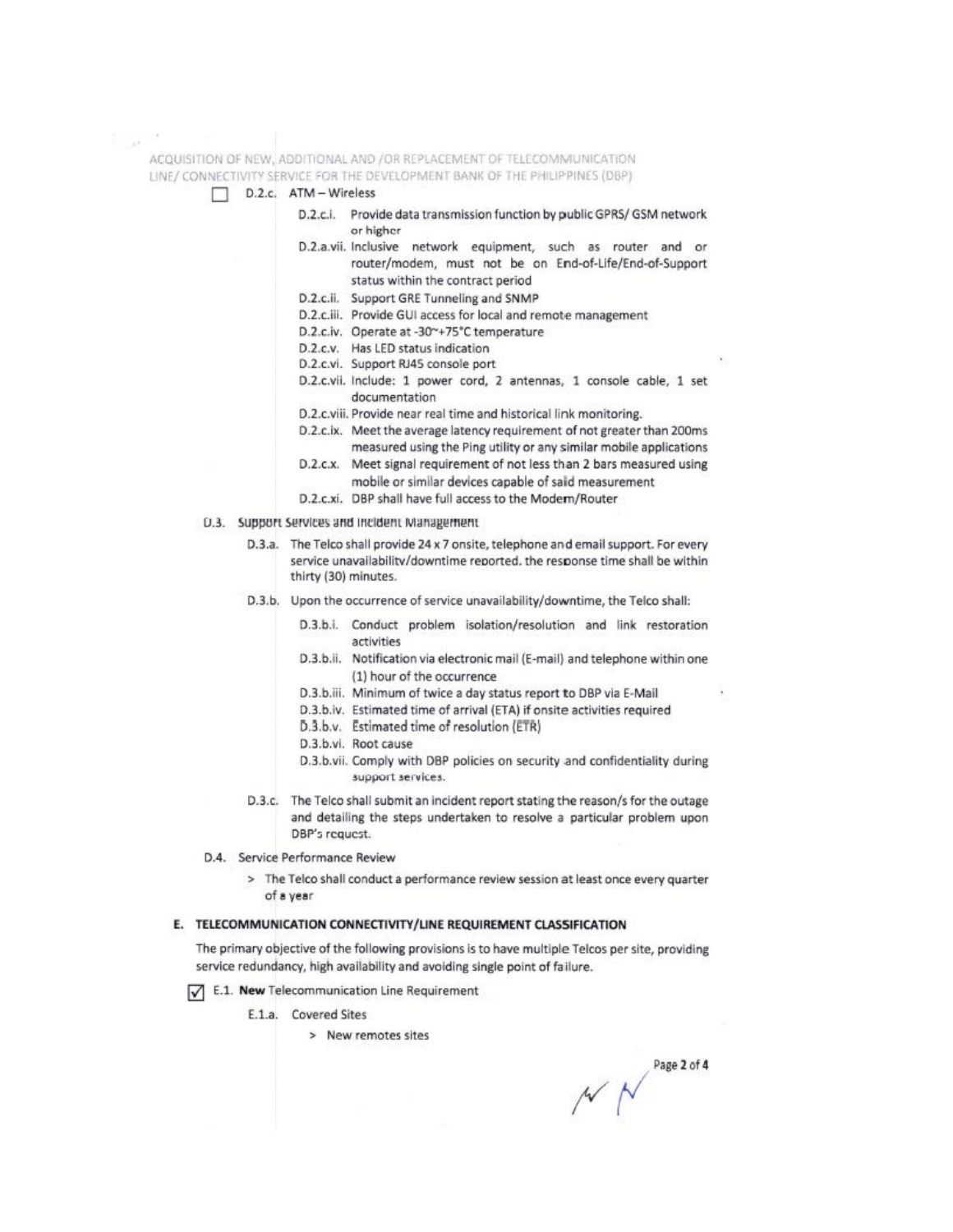ACQUISITION OF NEW, ADDITIONAL AND /OR REPLACEMENT OF TELECOMMUNICATION LINE/ CONNECTIVITY SERVICE FOR THE DEVELOPMENT BANK OF THE PHILIPPINES (OBP)

- E.1.b. Telco Selection Criteria
	- > Telecommunication Line for Branch Office
		- E.1.b.i. Two (2) different Telcos (Telco A and Telco B) shall be selected
		- E.1.b.ii. Telco A is the lowest (winning) provider
		- E.1.b.iii. Telco B is the second lowest provider
	- > Telecommunication Line for Additional ATM Facility of a Branch Office
		- E.1.b.iv. The Telco must be different from the one which has the majority or most of the telecommunication connectivity services provided for the ATM/s of that Branch Office
- E.2. Additional Telecommunication Line Requirement
	- E.2.a. Covered Sites
		- > For existing sites with existing telecommunication line/s
	- E.2.b. Telco Exception
		- > The Telco/s of the existing line/s servicing the site shall not be invited and will not be allowed to participate
- E.3. Replacement Telecommunication Line Requirement
	- E.3.a. Covered Sites
		- > For existing sites with existing telecommunication line/s
	- E.3.b. Telco Exception
		- E.3.b.i. For Telco Redundancy Replacement
			- > The Telco of the existing line/s servicing the site including the one to be replaced shall not be invited and will not be allowed to participate
		- E.3.b.ii. Replacement for the Purpose of Telecommunication Line Capacity (Bandwidth) Upgrade
			- > The Telco of the other existing line/s servicing the site (i.e., other than the one to be replaced) shall not be invited and will not be allowed to participate
		- E.3.b.iii. For Wireless to Wired Facility Replacement
			- > The Telco of the other existing line/s servicing the site (i.e., other than the one to be replaced) shall not be invited and will not be allowed to participate

#### F. DISCONTINUANCE OF SERVICE

DBP can opt to discontinue the service within the contract period without pre-termination fee/s, if the Telco provider fails to meet the required minimum availability of service, specified in item D.1, for three (3) consecutive months (3-strike rule)

### G. PAYMENT

The payment shall be in a monthly basis every after the service acceptance.

Page 3 of 4